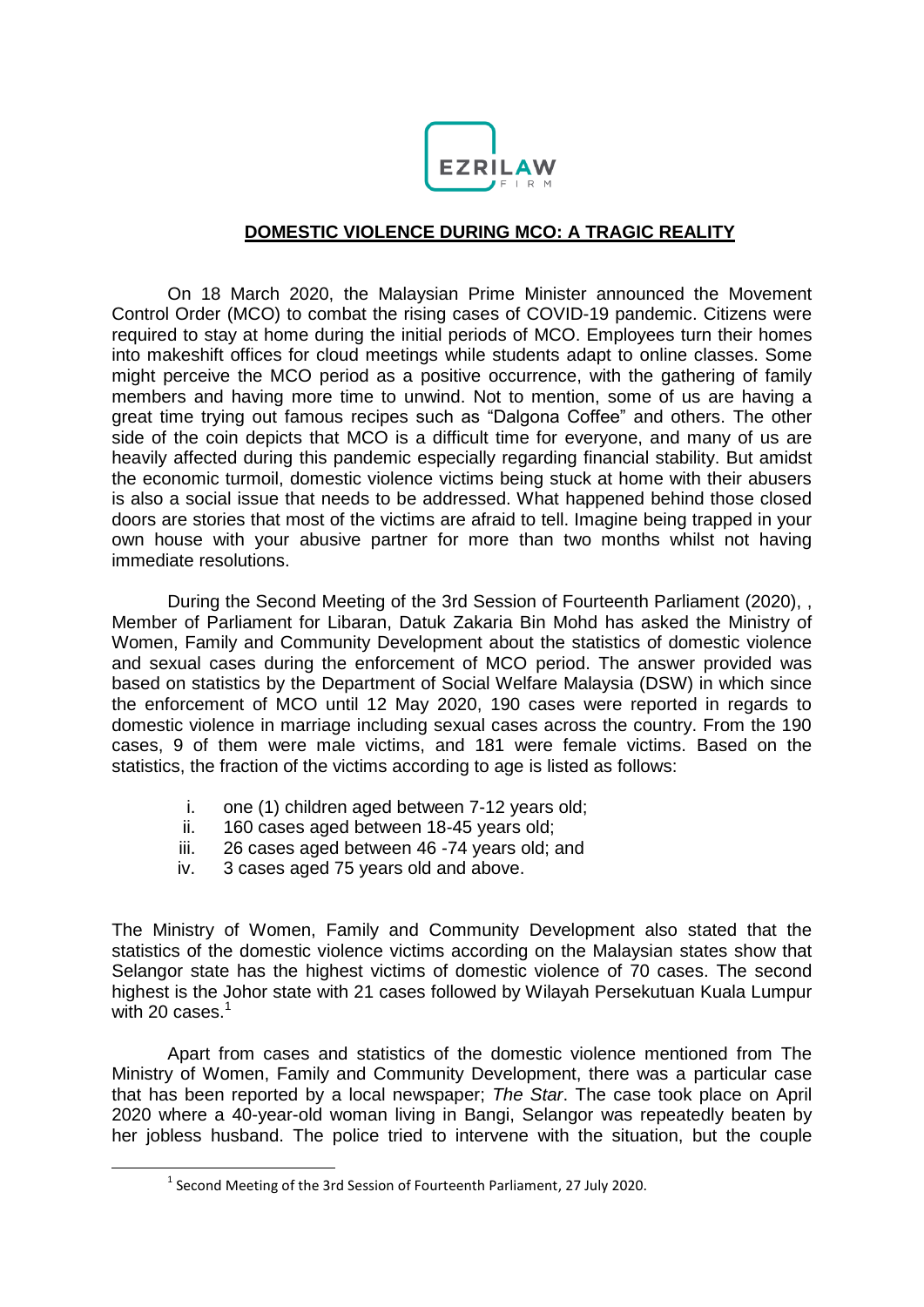promised that they would resolve the dispute amongst themselves peacefully. However, the case turned into a tragedy when the husband stabbed the wife and his father-in-law and proceeded to hang himself. The father-in-law fortunately survived the attack.<sup>2</sup>

Moreover, the Women's Aid Organisation (WAO), a Malaysian NGO that provides free shelter, counselling, and crisis support to women and children who experience abuse stated that since MCO on 18 March 2020; the case of physical and emotional abuse has increased and they have been receiving 234 calls and messages from women in distress during the third week of April 2020, which reflected a four-fold increase as compared to the average of 63 calls and messages they received on a weekly basis prior to the imposition of MCO.<sup>3</sup>

In addition, the cases reported and investigated by the Bukit Aman Police Station have increased from the commencement of MCO until the end of April 2020. Based on the statement by Superintendent Siti Kamsiah Hassan who is the assistant director of Bukit Aman Sexual, Women and Child Investigations Division, she explained that there were 526 investigation papers opened related to domestic violence issues during the MCO period. She also added that based on the police statistics on domestic violence in general, 45 percent of such cases were caused by misunderstandings over family issues, 20 percent caused by drug abuse and 10 percent of the cases were caused by the financial problems and other factors such as drunkenness, jealousy, hot temper and tussles over property.<sup>4</sup>

For some women, home might be one of the safest places they can be. However, there are still some women who feel frightened to stay home with their abusive partners. MCO has made violence at home more dangerous and frequent, but many women are finding it difficult to reach out for help where the movement of an individual during MCO is limited and controlled. The victims are trapped in the house while their abusive partner may be monitoring their actions.

Thus, The National Domestic Violence Hotline USA has issued the safety planning for victims of domestic violence while living with the abusive partner. First of all, the victim needs to identify the partner's use and level of force so that they can access the risk of physical danger. Next, the victim needs to make trusted friends and neighbours aware of the situation and develop a plan and visual signal for whenever the victim needs help. The victim also needs to keep weapons like knives locked away and as inaccessible as possible. It is advisable for the victim not to run to where the children are, as the victim's partner may hurt the children as well. However, if the violence is unavoidable, make yourself a small target. The victim need to dive into corner and curl up into a ball with the face protected and arms around each side of your head, fingers entwined. The victim is also advised to not wear scarves or long jewellery that could be used to strangle them. One of the crucial aspects that needs deliberation is he or she needs to identify the safe areas of the house where there are no weapons and there are ways to escape. If arguments occur, try to move to those areas. The victims are advisable to have a phone accessible at all times. Please save the emergency numbers

 $\overline{a}$ 

 $2$  "MCO Sees Spike In Domestic Violence Cases". The Star, 20<sup>th</sup> May 2020.

<sup>&</sup>lt;sup>3</sup> "Getting Help for Domestic Violence". Woman Aid Organisation, [https://wao.org.my/getting-help](https://wao.org.my/getting-help-%20for-domestic-violence/)[for-domestic-violence/.](https://wao.org.my/getting-help-%20for-domestic-violence/)

<sup>4</sup> Thasha Jayamanogaran, *"Bukit Aman: Cases of domestic violence against women dropped during MCO but parental abuse by adult children increased".* Malay Mail Newspaper.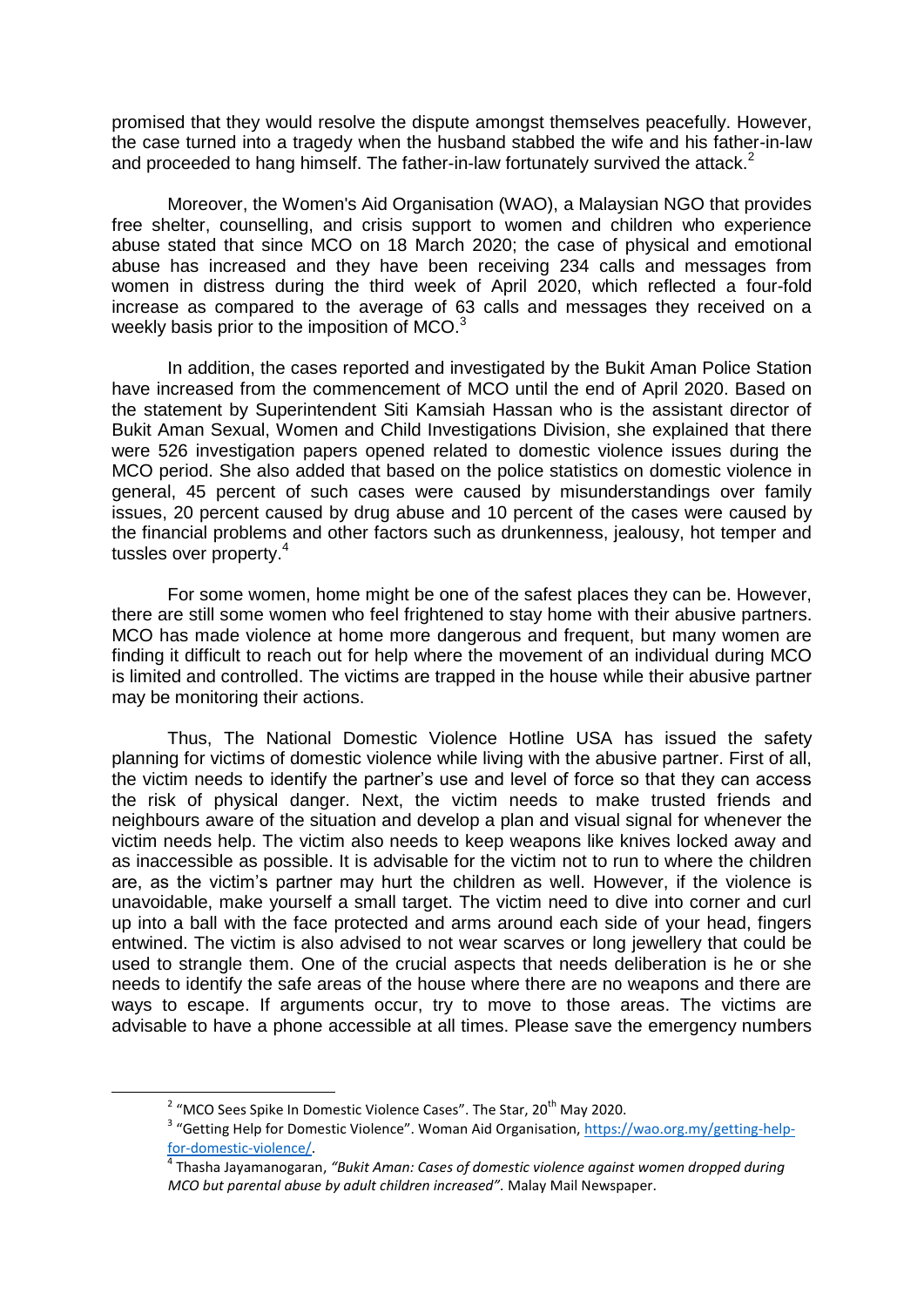in the phone and for the safety purposes, the victims are also advised to delete the call history once the victim has contacted the emergency numbers.<sup>5</sup>

In fact, to overcome with the domestic violence issue, the Ministry of Women, Family and Community Development will take an action under the Domestic Violence Act 1994 (Act 521). Through this act, the government provides the protection in the situation where the domestic violence or related with it occur. For example, based on Part II, Section 5 of the Domestic Violence Act 1994 provides that;

*5. (1) The court may, in an application involving a complaint of domestic violence,* 

 *issue any one or more of the following protection orders:*

- *(a) a protection order restraining the person against whom the order is made from using domestic violence against the complainant;*
- *(b) a protection order restraining the person against whom the order is made from using domestic violence against the child;*
- *(c) a protection order restraining the person against whom the order is made from using domestic violence against the incapacitated adult.<sup>6</sup>*

It is such a relief to acknowledge that the government and the law are protecting the victims from the abusers. The abusers cannot forever escape from the crime that they have committed. If the victims or someone you personally know that truly needs help, please do not hesitate to reach out to any of the organisation such as Women's Aid Organisation (WAO). They have extended their hotline to 24 hours and continue to provide advice and support virtually through the phone and WhatsApp. A legal officer will be on standby to assist as well. If you feel unsafe to make a phone call at home, you can come and consult with any lawyers at the law firm to reach help and find a better solution.

**.** 

<sup>&</sup>lt;sup>5</sup> National Domestic Violence Hotline, [https://www.thehotline.org/.](https://www.thehotline.org/)

<sup>6</sup> Section 5, Domestic Violence Act 1994.